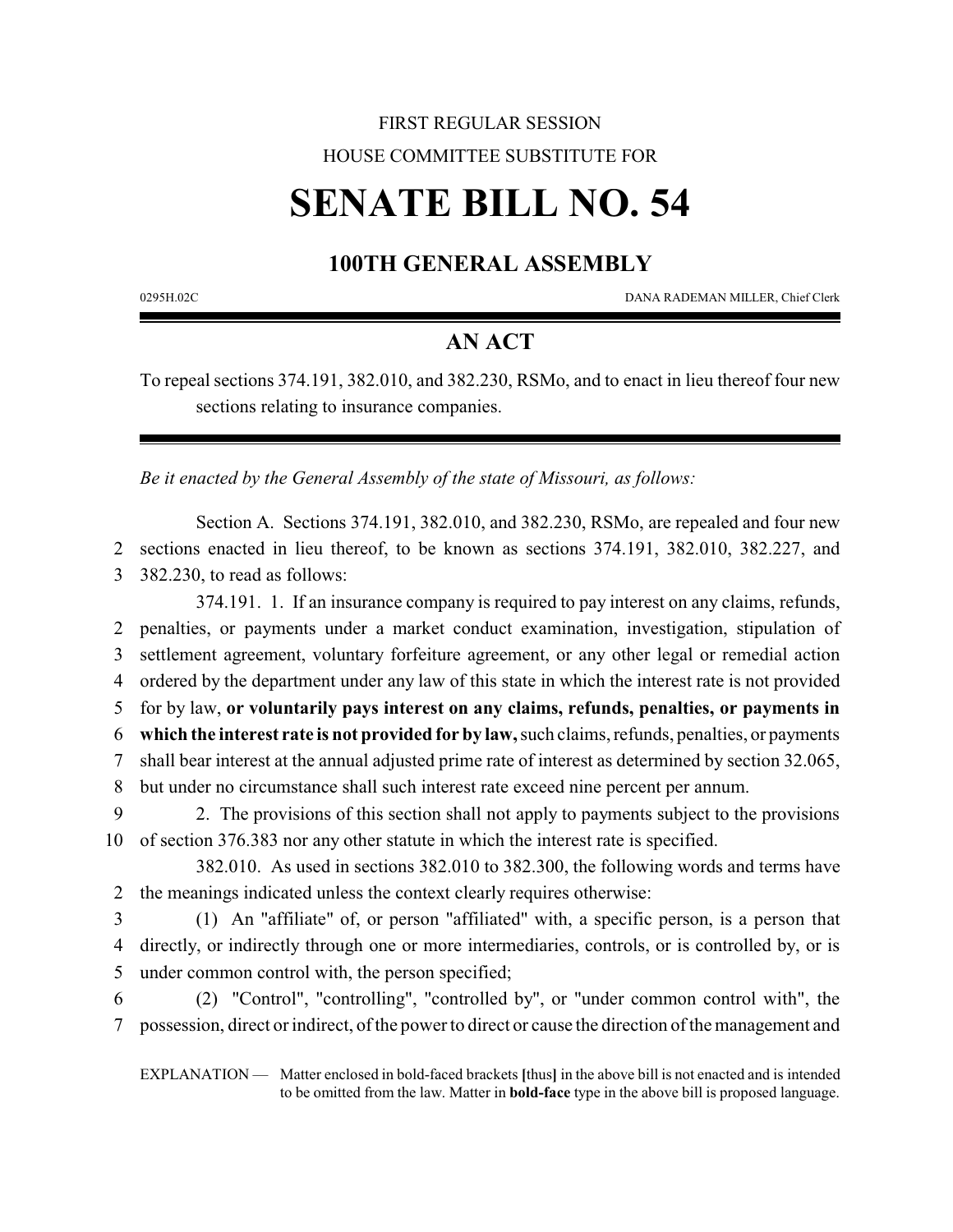policies of a person, whether through the ownership of voting securities, by contract other than

 a commercial contract for goods or nonmanagement services, or otherwise, unless the power is the result of an official position with or corporate office held by the person. Control shall be presumed to exist if any person, directly or indirectly, owns, controls, holds with power to vote, or holds proxies representing, ten percent or more of the voting securities of any other person. This presumption may be rebutted by a showing made in the manner provided by section 382.170 that control does not exist in fact. The director may determine, after furnishing all persons in interest notice and opportunity to be heard and making specific findings of fact to support such determination, that control exists in fact, notwithstanding the absence of a presumption to that effect;

 (3) "Director", the director of the department of insurance, financial institutions and professional registration, his or her deputies, or the department ofinsurance,financial institutions and professional registration, as appropriate;

 (4) "Enterprise risk", any activity, circumstance, event, or series of events involving one or more affiliates of an insurer that, if not remedied promptly, is likely to have a material adverse effect upon the financial condition or liquidity of the insurer or its insurance holding company system as a whole including, but not limited to, anything that would cause the insurer's risk- based capital to fall into company action level as set forth in section 375.1255 or would cause the insurer to be in hazardous financial condition as set forth in section 375.539;

 (5) **"Group-wide supervisor", the regulatory official authorized to engage in conducting and coordinating group-wide supervisory activities who is determined or acknowledged by the director, under section 382.227, to have sufficient significant contacts with the internationally active insurance group;**

 **(6)** "Insurance holding company system", two or more affiliated persons, one or more of which is an insurer;

 **[**(6)**] (7)** "Insurer", an insurance company as defined in section 375.012, including a reciprocal or interinsurance exchange, and which is qualified and licensed by the department of insurance, financial institutions and professional registration of Missouri to transact the business of insurance in this state; but it shall not include any company organized and doing business under chapter 377, 378, or 380, agencies, authorities, or instrumentalities of the United States, its possessions and territories, the Commonwealth of Puerto Rico, the District of Columbia, or a state or political subdivision of a state;

 **[**(7)**] (8) "Internationally active insurance group", an insurance holding company system that includes an insurer registered under sections 382.100 to 382.180, and meets the following criteria:**

**(a) Premiums written in at least three countries;**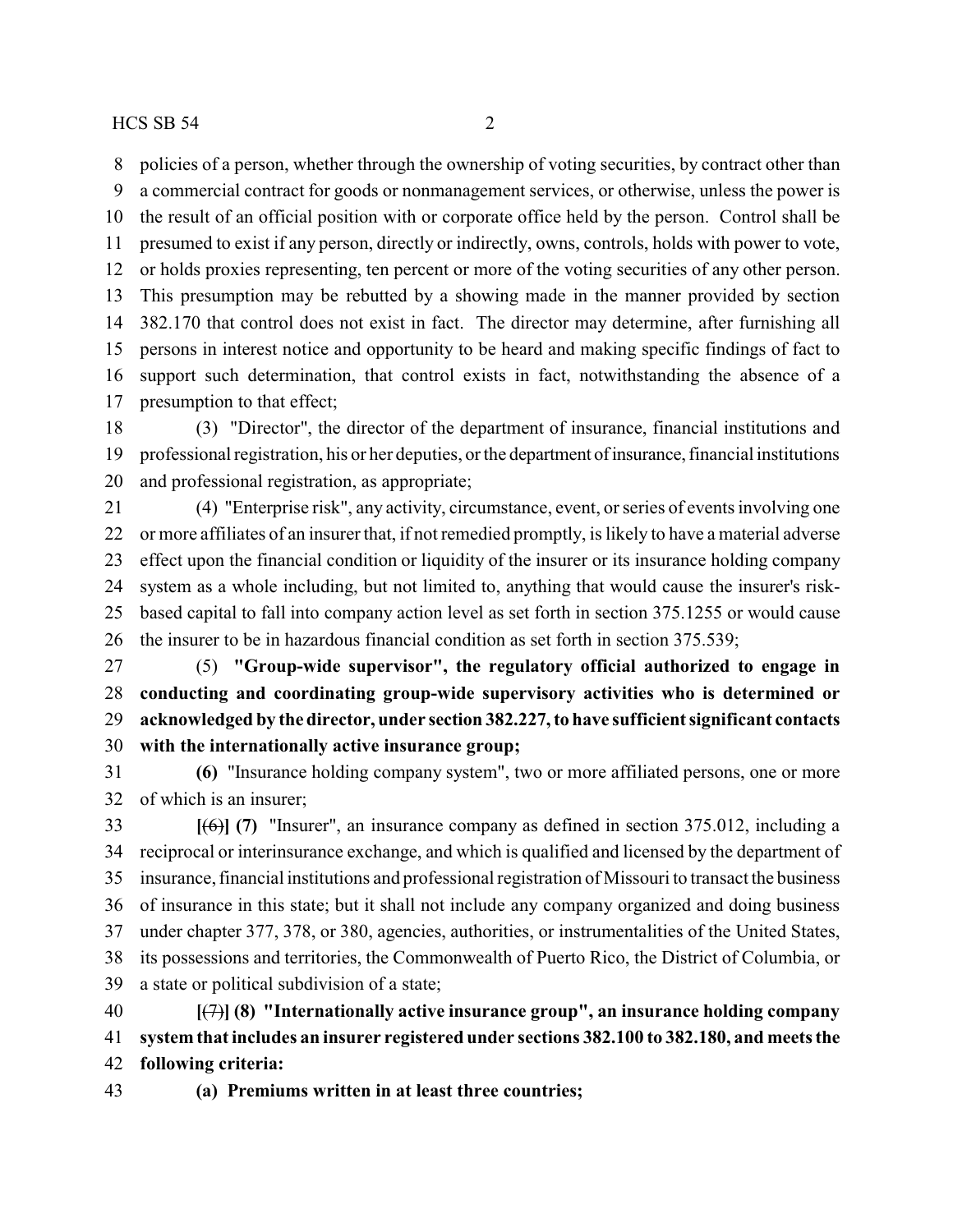**(b) The percentage of gross premiums written outside the United States is at least ten percent of the insurance holding company system's total gross written premiums; and**

 **(c) Based on a three-year rolling average, the total assets of the insurance holding company system are at least fifty billion dollars, or the total gross written premiums of the insurance holding company system are at least ten billion dollars;**

 **(9)** "Person", an individual, corporation, limited liability company, partnership, association, joint stock company, trust, unincorporated organization, or any similar entity, or any combination of the foregoing acting in concert, but shall not include anyjoint venture partnership exclusively engaged in owning, managing, leasing, or developing real or tangible personal property;

 **[**(8)**] (10)** A "securityholder" of a specified person is one who owns any security of that person, including common stock, preferred stock, debt obligations, and any other security convertible into or evidencing the right to acquire any of the foregoing;

 **[**(9)**] (11)** A "subsidiary" of a specified person is an affiliate controlled by that person directly, or indirectly through one or more intermediaries;

 **[**(10)**] (12)** The term "voting security" includes any security convertible into or evidencing a right to acquire a voting security.

**382.227. 1. The director is authorized to act as the group-wide supervisor for any internationally active insurance group in accordance with the provisions of this section. However,thedirectormay otherwise acknowledge another regulatory official as the group-wide supervisor if the internationally active insurance group:**

**(1) Does not have substantial insurance operations in the United States;**

 **(2) Has substantial insurance operations in the United States but not in this state; or**

 **(3) Has substantial insurance operations in the United States and in this state but the director has determined, pursuant to the factors set forth in subsections 3 and 9 of this section, that another regulatory official is the appropriate group-wide supervisor.**

 **2. An insurance holding company system that does not otherwise qualify as an internationally active insurance group may request that the director make a determination or acknowledgment as to a group-wide supervisor pursuant to this section.**

 **3. In cooperation with other state, federal, and international regulatory agencies, the director shall identify a single group-wide supervisor for an internationally active insurance group. The director may determine that the director is the appropriate group- wide supervisor for an internationally active insurance group that conducts substantial insurance operations concentrated in this state. However, the director may acknowledge that a regulatory official from another jurisdiction is the appropriate group-wide**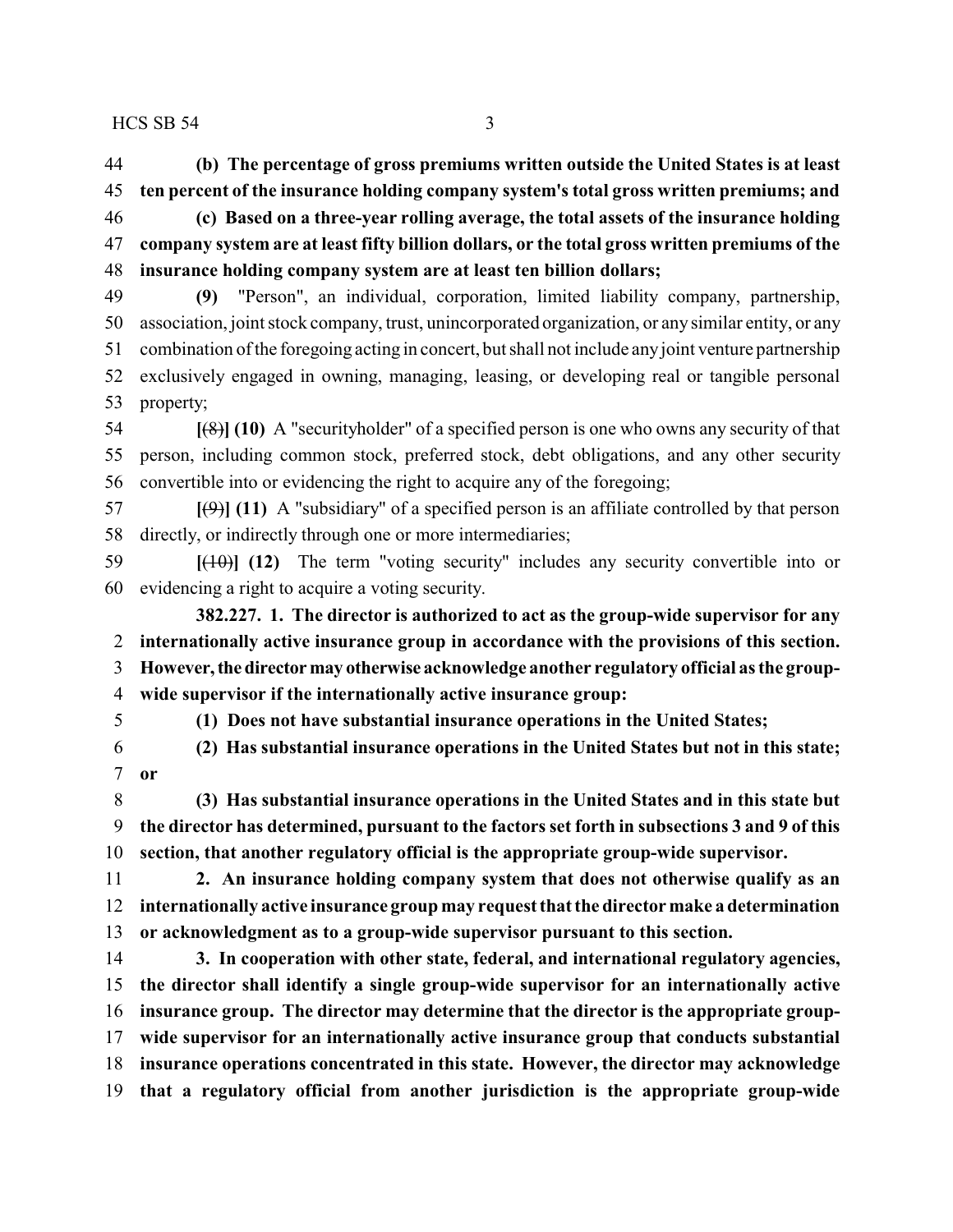- **supervisor for the internationally active insurance group. The director shall consider the**
- **following factors when making a determination or acknowledgment under this subsection:**
- **(1) The domicile of the insurers within the internationally active insurance group that hold the largest share of the internationally active insurance group's written premiums, assets, or liabilities;**
- **(2) The domicile of the top-tiered insurers in the insurance holding company system of the internationally active insurance group;**
- **(3) The location of the executive offices or largest operational offices of the internationally active insurance group;**
- **(4) Whether another regulatory official is acting as or is seeking to act as the group-wide supervisor under a regulatory system that the director determines to be:**
- **(a) Substantially similar to the system of regulation provided under the laws of this state; or**
- **(b) Otherwise sufficient in terms of providing for group-wide supervision, enterprise risk analysis, and cooperation with other regulatory officials; and**
- **(5) Whether another regulatory official acting or seeking to act as the group-wide supervisor provides the director with reasonably reciprocal recognition and cooperation. 4. A director identified under this section as the group-wide supervisor may determine that it is appropriate to acknowledge another regulatory official to serve as the group-wide supervisor. The acknowledgment of the group-wide supervisor shall be made after consideration of the factors listed in subdivisions (1) to (5) of subsection 3 of this section, and shall be made in cooperation with and subject to the acknowledgment of other regulatory officials involved with supervision of members of the internationally active insurance group, and in consultation with the internationally active insurance group.**
- **5. Notwithstanding any other provision ofthe law, when another regulatory official is acting as the group-wide supervisor of an internationally active insurance group, the director shall acknowledge that regulatory official as the group-wide supervisor, subject to subsection 6 of this section. In the event of a material change in the internationally active insurance group that results in either the internationally active insurance group's insurers domiciled in this state holding the largest share of the internationally active insurance group's premiums, assets, or liabilities, or this state being the domicile ofthe top- tiered insurers in the insurance holding company system of the internationally active insurance group, the director shall make a determination or acknowledgment as to the appropriate group-wide supervisor for such an internationally active insurance group under subsections 3 and 4 of this section.**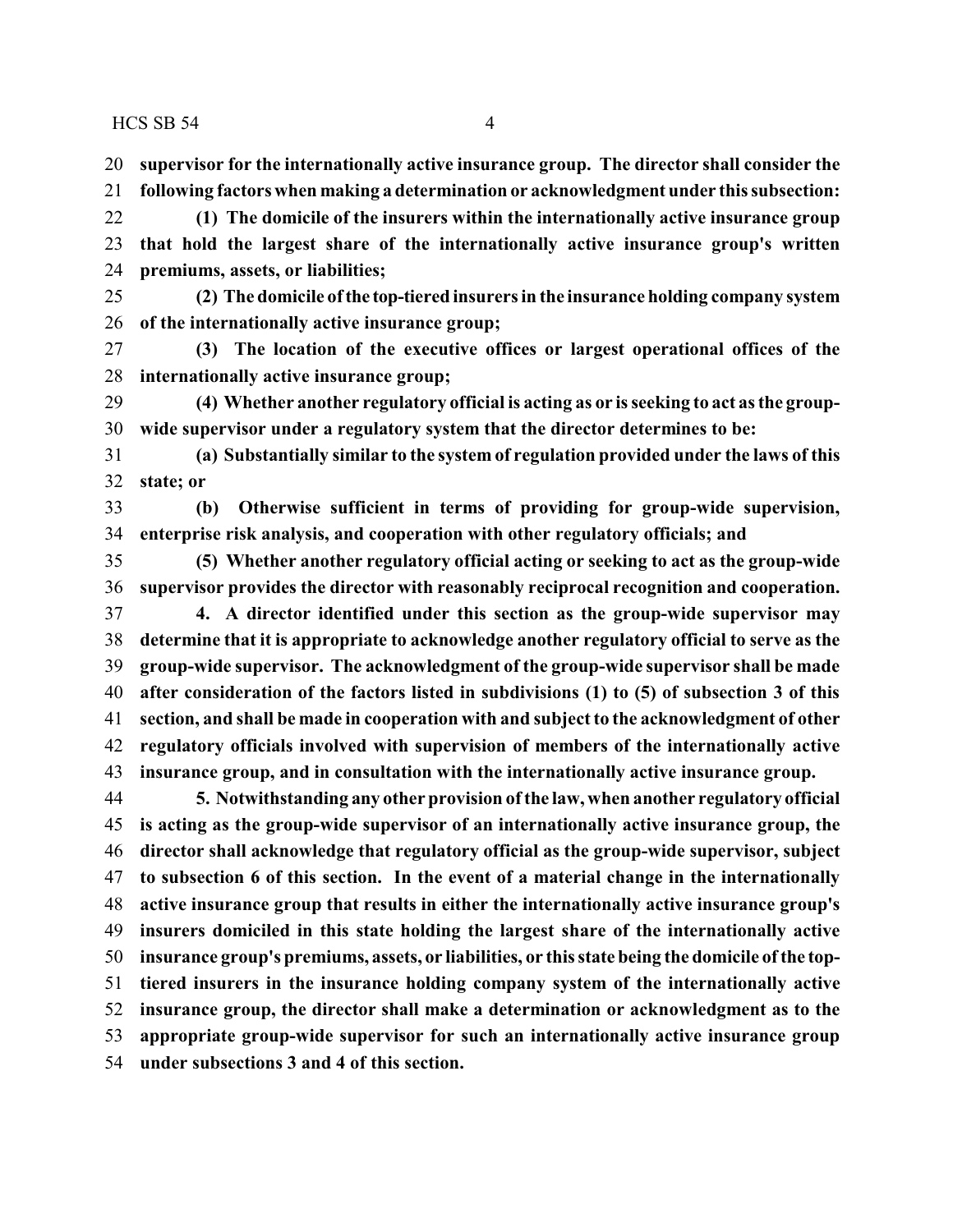**supervisor shall be made only after notice and a public hearing, and such determination shall be accompanied by specific findings of fact and conclusions of law including, but not limited to, application of the factors listed in subdivisions (1) to (5) of subsection 3 of this section.**

 **7. Under section 382.220, the director is authorized to collect from any insurer registered under sections 382.100 to 382.180 all information necessary to determine whether the director may act as the group-wide supervisor of an internationally active insurance group or if the director may acknowledge another regulatory official to act as the group-wide supervisor. Prior to issuing a determination that an internationally active insurance group is subject to group-wide supervision by the director, the director shall notify the insurer registered under sections 382.100 to 382.180 and the ultimate controlling person within the internationally active insurance group. The internationally active insurance group shall have not less than thirty days to provide the director with additional information pertinent to the pending determination. The director shall publish on the department's website the identity of internationally active insurance groups that the director has determined are subject to group-wide supervision by the director.**

 **8. If the director is the group-wide supervisor for an internationally active insurance group, the director is authorized to engage in any of the following group-wide supervisory activities:**

 **(1) Assess the enterprise risks within the internationally active insurance group to ensure that:**

 **(a) The material financial condition and liquidity risks to the members of the internationally active insurance group that are engaged in the business of insurance are identified by management; and**

**(b) Reasonable and effective mitigation measures are in place;**

 **(2) Request, from any member of an internationally active insurance group subject to the director's supervision, information necessary and appropriate to assess enterprise risk including, but not limited to, information about the members of the internationally active insurance group regarding:**

**(a) Governance, risk assessment, and management;**

- **(b) Capital adequacy; and**
- **(c) Material intercompany transactions;**

 **(3) Coordinate and, through the authority of the regulatory officials of the jurisdictions where members of the internationally active insurance group are domiciled,**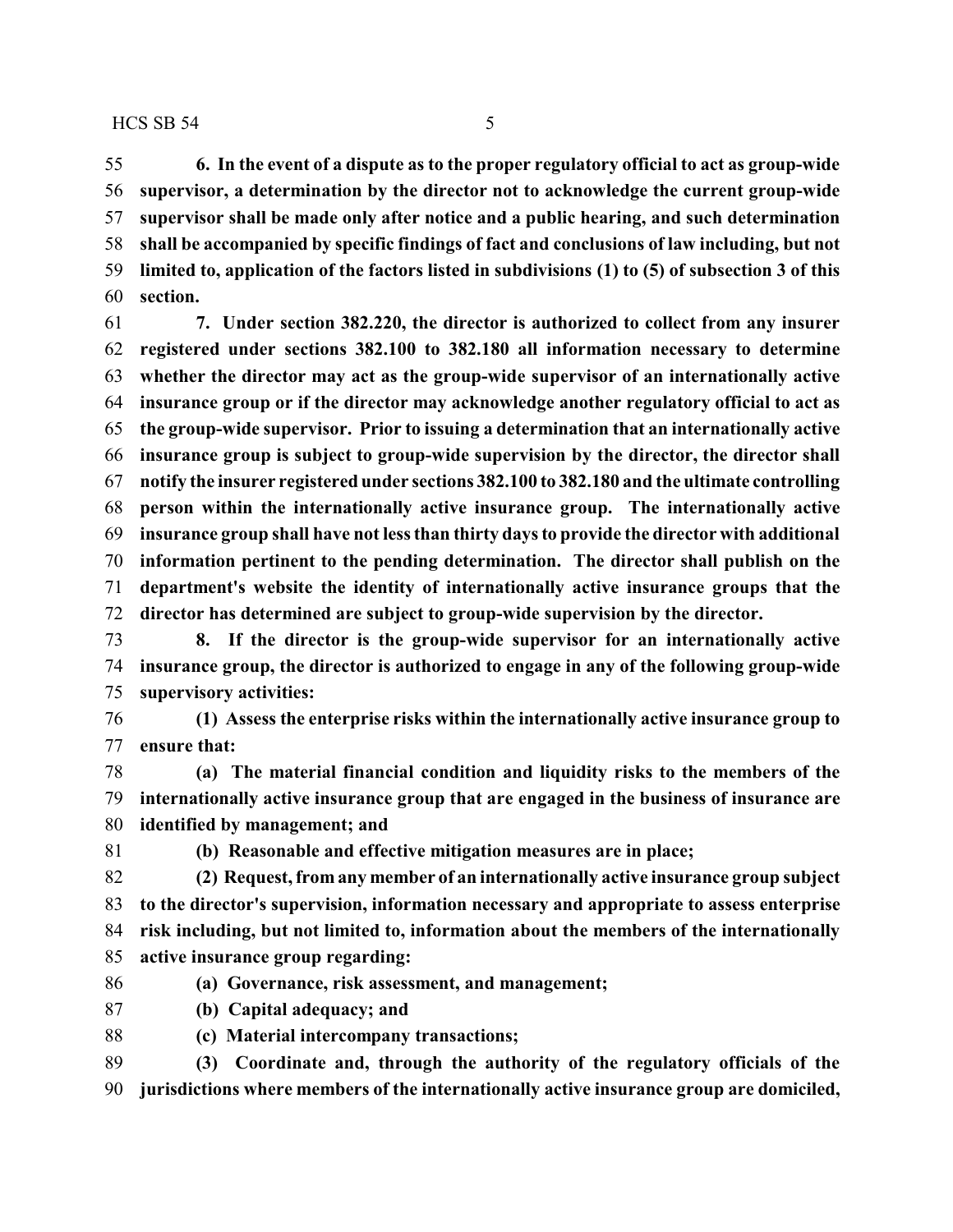**compel development and implementation of reasonable measures designed to ensure that the internationally active insurance group is able to timely recognize and mitigate**

 **enterprise risks to members of such internationally active insurance group that are engaged in the business of insurance;**

 **(4) Communicate with other state, federal, and international regulatory agencies for members within the internationally active insurance group and share relevant information, subject to the confidentiality provisions of section 382.230, through supervisory colleges as set forth in section 382.226 or otherwise;**

 **(5) Enter into agreements with or obtain documentation from any insurer registered under sections 382.100 to 382.180, any member of the internationally active insurance group, and any other state, federal, and international regulatory agencies for members ofthe internationally active insurance group, providing the basis for or otherwise clarifying the director's role as group-wide supervisor, including provisions for resolving disputes with other regulatory officials. Such agreements or documentation shall not serve as evidence in any proceeding that any insurer or person within an insurance holding company system not domiciled or incorporated in this state is doing business in this state or is otherwise subject to jurisdiction in this state; and**

 **(6) Other group-wide supervision activities, consistent with the authorities and purposes enumerated in this subsection, as considered necessary by the director.**

 **9. If the director acknowledges that another regulatory official from a jurisdiction that is not accredited by the NationalAssociationofInsurance Commissioners is the group- wide supervisor, the director is authorized to reasonably cooperate, through supervisory colleges or otherwise, with group-wide supervision undertaken by the group-wide supervisor, provided that:**

**(1) The director's cooperation is in compliance with the laws of this state; and**

 **(2) The regulatory official acknowledged as the group-wide supervisor also recognizes and cooperates with the director's activities as a group-wide supervisor for other internationally active insurance groups where applicable. Where such recognition and cooperation are not reasonably reciprocal, the director is authorized to refuse recognition and cooperation.**

 **10. The director is authorized to enter into agreements with, or obtain documentation from, any insurer registered under sections 382.100 to 382.180, any affiliate of the insurer, and other state, federal, and international regulatory agencies, regarding members of the internationally active insurance group, which provides the basis for or otherwise clarifies a regulatory official's role as group-wide supervisor.**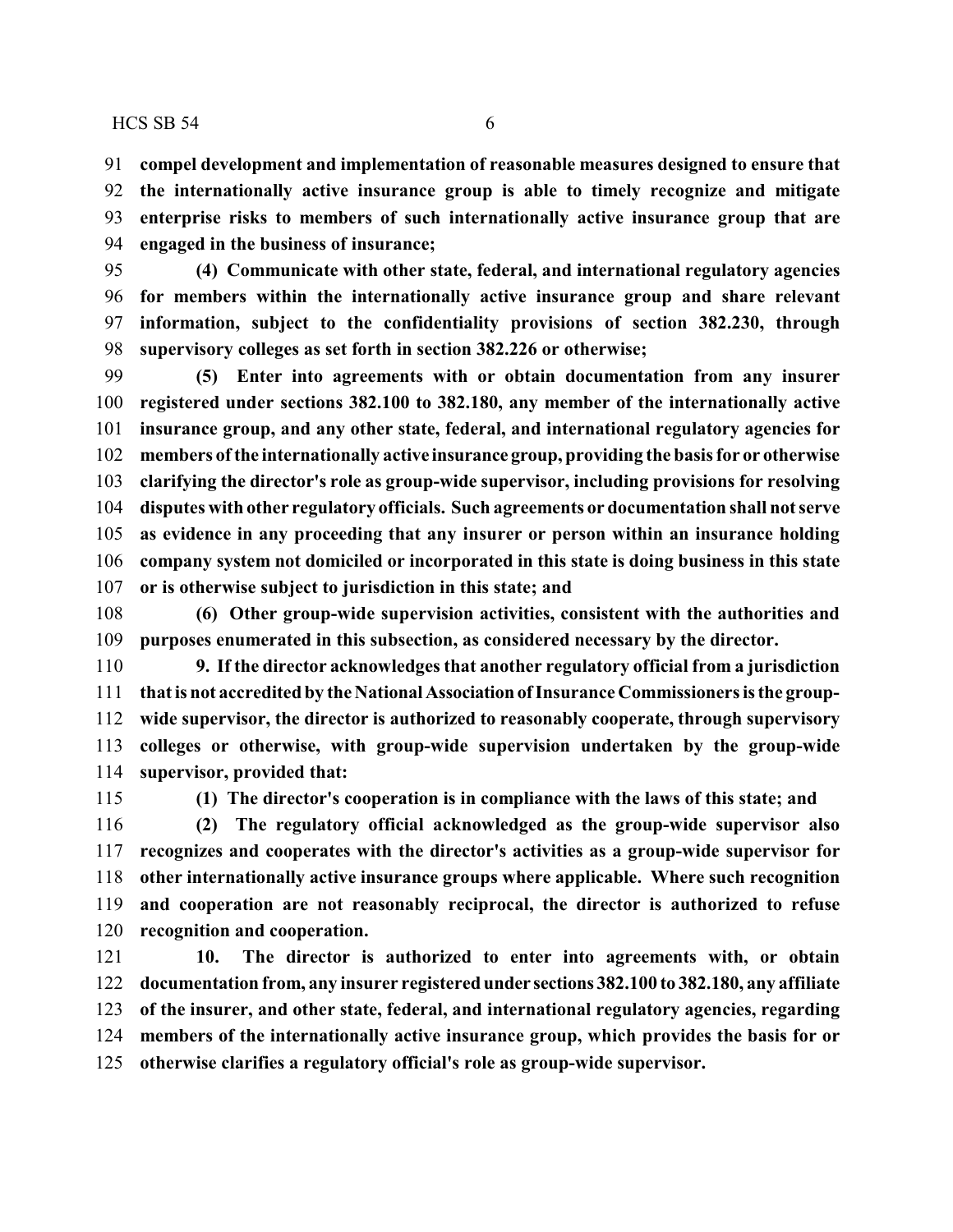**11. The director may promulgate regulations necessary for the administration of this section. Any rule or portion of a rule, as that term is defined in section 536.010, that is created under the authority delegated in this section shall become effective only if it complies with and is subject to all of the provisions of chapter 536 and, if applicable, section 536.028. This section and chapter 536 are nonseverable, and if any of the powers vested with the general assembly pursuant to chapter 536 to review, to delay the effective date, or to disapprove and annul a rule are subsequently held unconstitutional, then the grant of rulemaking authority and any rule proposed or adopted after August 28, 2019, shall be invalid and void.**

 **12. An insurer registered under sections 382.100 to 382.180 and subject to this section shall be liable for and shall pay the reasonable expenses of the director's participation in the administration of this section, including the engagements of attorneys, actuaries, and any other professionals and all reasonable travel expenses.**

382.230. 1. All information, documents and copies thereof in the possession or control of the director that are obtained by or disclosed to the director or any other person in the course of an examination or investigation made under section 382.220 and all information reported **or provided to the director** under subdivisions (13) and (14) of subsection 1 of section 382.050 **[**and**] ,** sections 382.100 to 382.210**, and section 382.227** shall be given confidential treatment and privileges; shall not be subject to the provisions of chapter 610; shall not be subject to subpoena; shall not be made public by the director, the National Association of Insurance Commissioners, or any other person, except to the chief insurance regulatory official of other states; and shall not be subject to discovery or admissible as evidence in any private civil action. However, the director is authorized to use the documents, materials, or other information in furtherance of any regulatory or legal action brought as a part of the director's official duties. The director shall not otherwise make the documents, materials, or other information public without the prior written consent of the insurer to which it pertains unless the director, after giving the insurer and its affiliates who would be affected thereby, notice and opportunity to be heard, determines that the interests of policyholders, shareholders or the public will be served by the publication thereof, in which event the director may publish all or any part thereof in such manner as he or she may deem appropriate.

 2. Neither the director nor any person who receives documents, materials, or other information while acting under the authority of the director or with whom such documents, materials, or other information is shared under sections 382.010 to 382.300 shall be permitted or required to testifyin anyprivate civil action concerning anyconfidential documents, materials, or other information subject to subsection 1 of this section.

3. In order to assist in the performance of the director's duties, the director: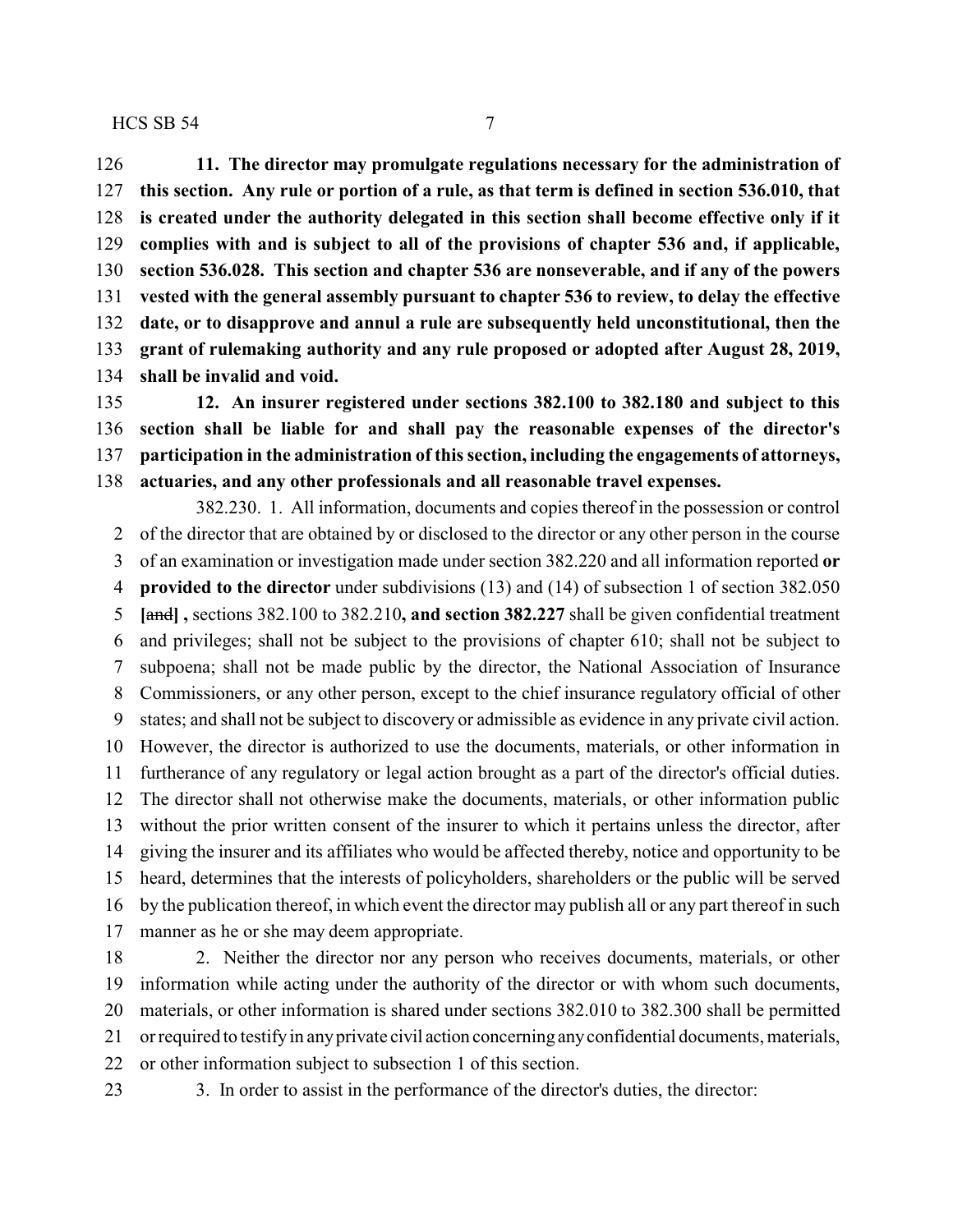(1) May share documents, materials, or other information including the confidential and privileged documents, materials, or other information subject to subsection 1 of this section with 26 other state, federal, and international financial regulatory agencies, with the National Association of Insurance Commissioners and its affiliates and subsidiaries, and with state, federal, and international law enforcement authorities including members of any supervisory college described in section 382.225; provided that the recipient agrees in writing to maintain the confidentiality and privileged status of such documents, materials, or other information, and has verified in writing the legal authority to maintain confidentiality;

 (2) Notwithstanding the provisions of subsection 1 of this section and subdivision (1) of this subsection, may share confidential and privileged documents, materials, or other information reported under section 382.175 only with the directors of states having statutes or regulations substantially similar to subsection 1 of this section and who have agreed in writing not to disclose such information;

 (3) May receive documents, materials, or other information including otherwise confidential and privileged documents, materials, or information from the National Association of Insurance Commissioners and its affiliates and subsidiaries and from regulatory and law enforcement officials of other foreign or domestic jurisdictions, and shall maintain as confidential or privileged any documents, materials, or other information received with notice or the understanding that it is confidential or privileged under the laws of the jurisdiction that is the source of the document, material, or other information; and

 (4) Shall enter into a written agreement with the National Association of Insurance Commissioners governing sharing and use of information provided under sections 382.010 to 382.300 consistent with this subsection that shall:

 (a) Specify procedures and protocols regarding the confidentiality and security of information shared with the National Association of Insurance Commissioners and its affiliates and subsidiaries under sections 382.010 to 382.300 including procedures and protocols for sharing by the National Association of Insurance Commissioners with other state, federal, and international regulators;

 (b) Specify that ownership of information shared with the National Association of Insurance Commissioners and its affiliates and subsidiaries under sections 382.010 to 382.300 remains with the director and that the National Association of Insurance Commissioners' use of such information is subject to the direction of the director;

 (c) Require prompt notice to be given to an insurer whose confidential information in the possession of the National Association of Insurance Commissioners under sections 382.010 to 382.300 is subject to a request or subpoena to the National Association of Insurance Commissioners for disclosure or production; and